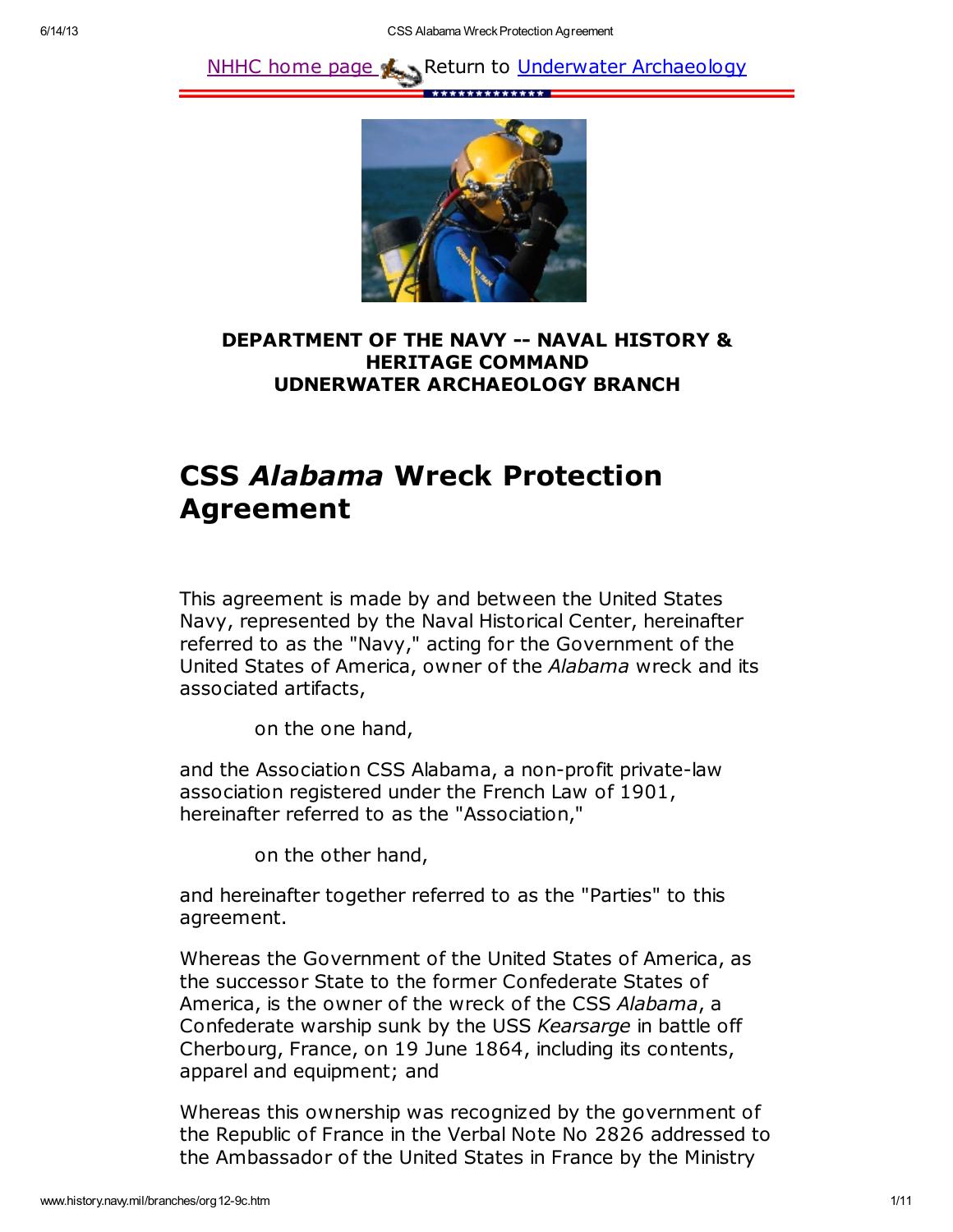of Foreign Affairs, dated 18 October 1991; and

Whereas the Agreement signed by the United States of America and the Republic of France in Paris on 3 October 1989, a copy of which is attached as Exhibit A, hereinafter referred to as the "1989 Agreement," recognizes mutual national interests in this important heritage resource, and provides for the establishment of a Joint French-American Scientific Committee, hereinafter referred to as the "Committee," to make recommendations to the respective governments on the protection, the conditions of exploration and the scientific study of this wreck site in the historic and cultural interests of both nations; and

Whereas the above-mentioned 1989 Agreement recognizes that the wreck of the CSS Alabama resides within the territorial waters of the Republic of France and is therefore subject to French law, including regulations for the protection of historic shipwrecks and archaeological sites under laws administered by the French Ministry of Culture; and

Whereas a shipwreck was located by the French Navy's mine hunter Circé on 30 October 1984 and its identity later confirmed as that of CSS Alabama by Captain Max Guérout, French Navy; and

Whereas in 1988 the Association was founded as a non-profit organization and registered under the Law of 1901 for the purpose of conducting the scientific exploration and study of the CSS Alabama and its wreck site, in accordance with the laws of France governing underwater archaeology, and from 1988 to the present, has successfully financed, exclusively from French sources, and conducted seven annual investigations of the wreck and its immediate surroundings for the purpose of evaluating the archaeological potential of the site and undertaking excavation, thereby demonstrating its ability to carry out professional archaeological research on this difficult site; and

Whereas, as required by French law (Chapter IV of the Decree of 26 December 1961 and Article 9 of the Law 89-874 of 1 December 1989), the Association wishes to establish with the owner, represented by the U.S. Navy, an agreement on mutually acceptable operating principles by which the investigation of the wreck site can be continued and the development of its public and private funding pursued in the United States as well as in France and elsewhere; and

Whereas it is to the advantage of both the Association and the Navy to enter into an agreement recognizing their mutual interests in the wreck site, establishing an operating agreement by which the rights and responsibilities of the Nay and the Association are recognized, and recognizing as well the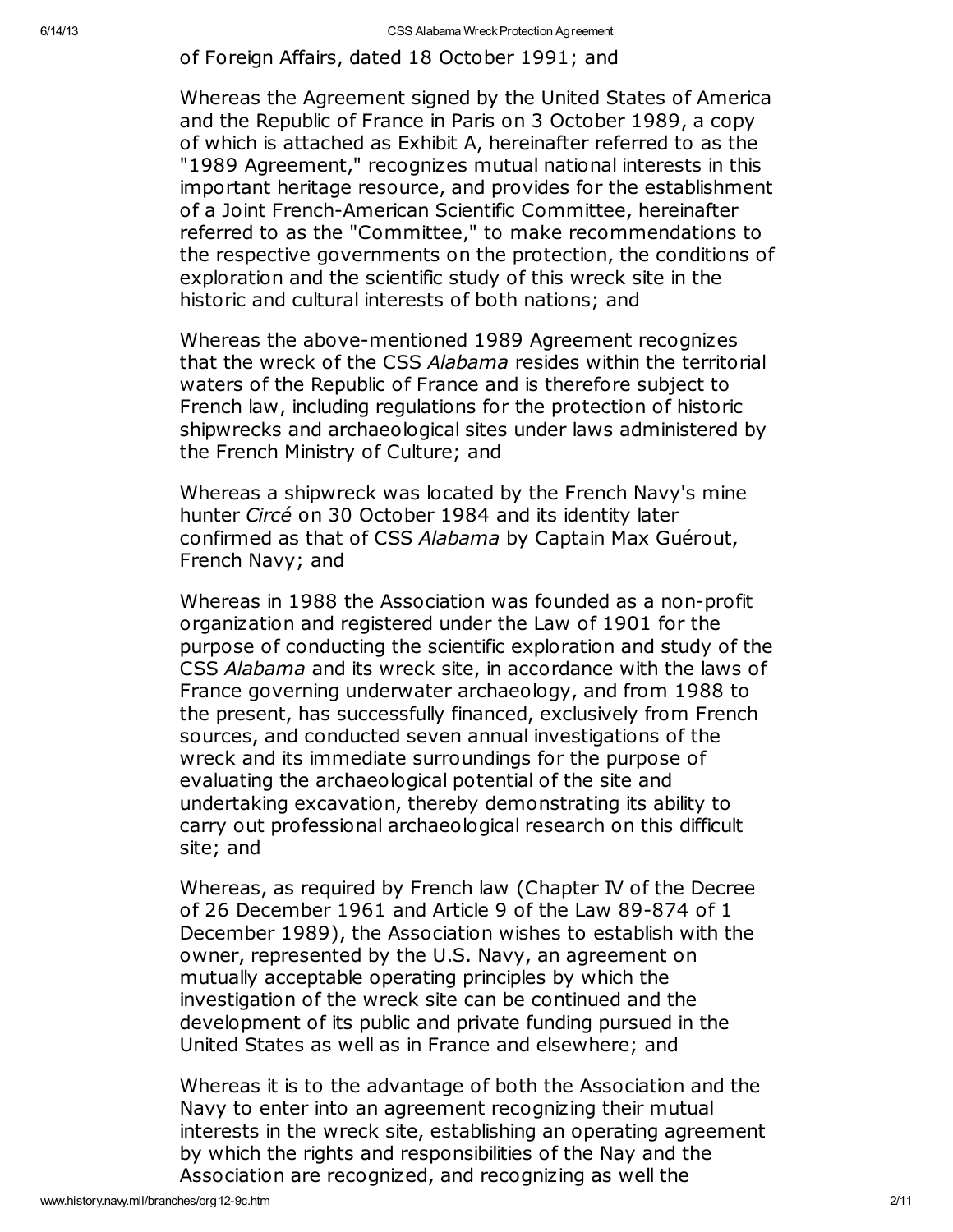particular rights afforded to the Association's principal archaeologist; and

Whereas the Association recognizes its responsibility for its own work and actions performed on the Alabama wreck by persons intervening on the site on its behalf, and for objects removed from the site while in its custody, during field conservation treatment (Phases I and II of the conservation process; see Exhibit B) and until they have been transferred either to the owner or to the conservation laboratory designated by the owner. It may also help finance the cost of Phases III and IV of the conservation treatment performed in French laboratories when possible; and

Whereas the owner has recognized his responsibility for financing, to the extend that the necessary funds are available for this purpose, Phases III and IV of the conservation treatment of Alabama artifacts (see Exhibit B), in particular, but not exclusively, all such treatment performed in laboratories in the United States; and

Whereas the Navy, in addition to assuming its own administrative costs on behalf of the owner and the costs of conservation as indicated above, as well as ensuring the curation and security of the artifacts beginning with their transfer to the United States, may also agree to fund a share of the costs of the archaeological project, and may contribute cash, in-kind services, or provide other resources agreed upon by the Parties, to the extent those resources are available; and

Whereas, under French law and regulations, the Association as operator must present to the Ministry of Culture its financial plan for the operations for which it requests an official permit, and assumes thereby the responsibility for seeking the funds necessary to carry out the proposed archaeological operations in accordance with requirements pertaining to the excavation and conservation of retrieved objects;

Now, therefore, the two Parties do mutually agree, as follows:

1. The study, management and protection of the CSS Alabama site is quided by the principle that the shipwreck is an important and unique part of both American and French naval history, of great mutual and international interest. Its exploration and study require the advice of the Committee. Considered to be a fragile, nonrenewable heritage resource, the wreck is to continue to be studied in a manner consistent with its protection, insofar as its physical environment allows, for the present and for the future.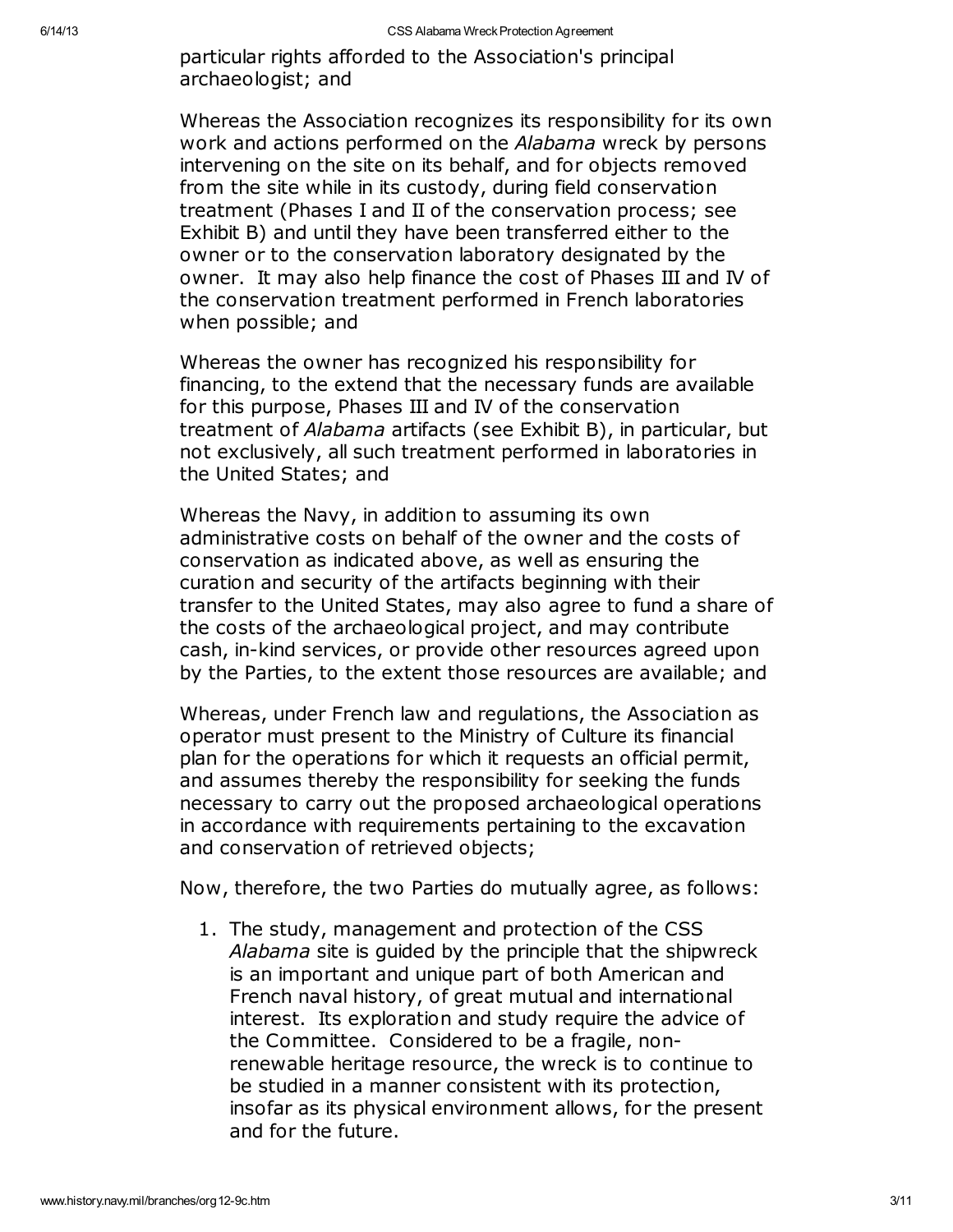- 2. The government of the United States of American as owner of the wreck and the associated artifacts of the CSS Alabama, represented by the Navy, accredits the Association as operator of the Alabama archaeological project and recognizes its responsibility for the scientific study, research and management of this project, subject to official permits issued by the Ministry of Culture of France and to the Association's conformance with the terms of this agreement. In that capacity, the Association and its principal investigator are responsible for defining short and long-term research goals and for incorporating them into a research "design" for their investigation of the wreck. This research plan shall be addressed to the Committee for review and for recommendations to the Minister of Culture, the cognizant French authority. A copy shall be sent to the representative of the owner unless he is also a member of the Committee.
- 3. a) The Association, as the authorized operator, assumes the responsibility for its actions on, to, and from the CSS Alabama wreck site defined to be the remains of the ship and its associated artifacts, including the consequences of accidents involving personnel intervening on the site on its behalf and under the authority of its principal investigator. For each campaign on the site, the Association shall subscribe, as in the past, an insurance policy covering civil responsibility claims resulting from actions of its personnel or of persons acting on its behalf and in accordance with instructions issued by its principal investigator. In the foregoing conditions, it hereby agrees not to hold the owner or his representatives liable for damages incurred by personnel or equipment.

b) If U.S. Navy equipment and/or personnel are designated to perform a specific service for the Association on the Alabama site, a particular contract shall be signed specifying the duration of and the conditions attached to the service to be rendered. The Association shall then subscribe a special insurance policy to cover the risks assumed under the terms of that particular contract.

c) When, in accordance with the terms of the 1989 agreement, United States observers are present on site (on the surface or underwater), the Navy assumes responsibility for their actions to the extent provided by applicable law.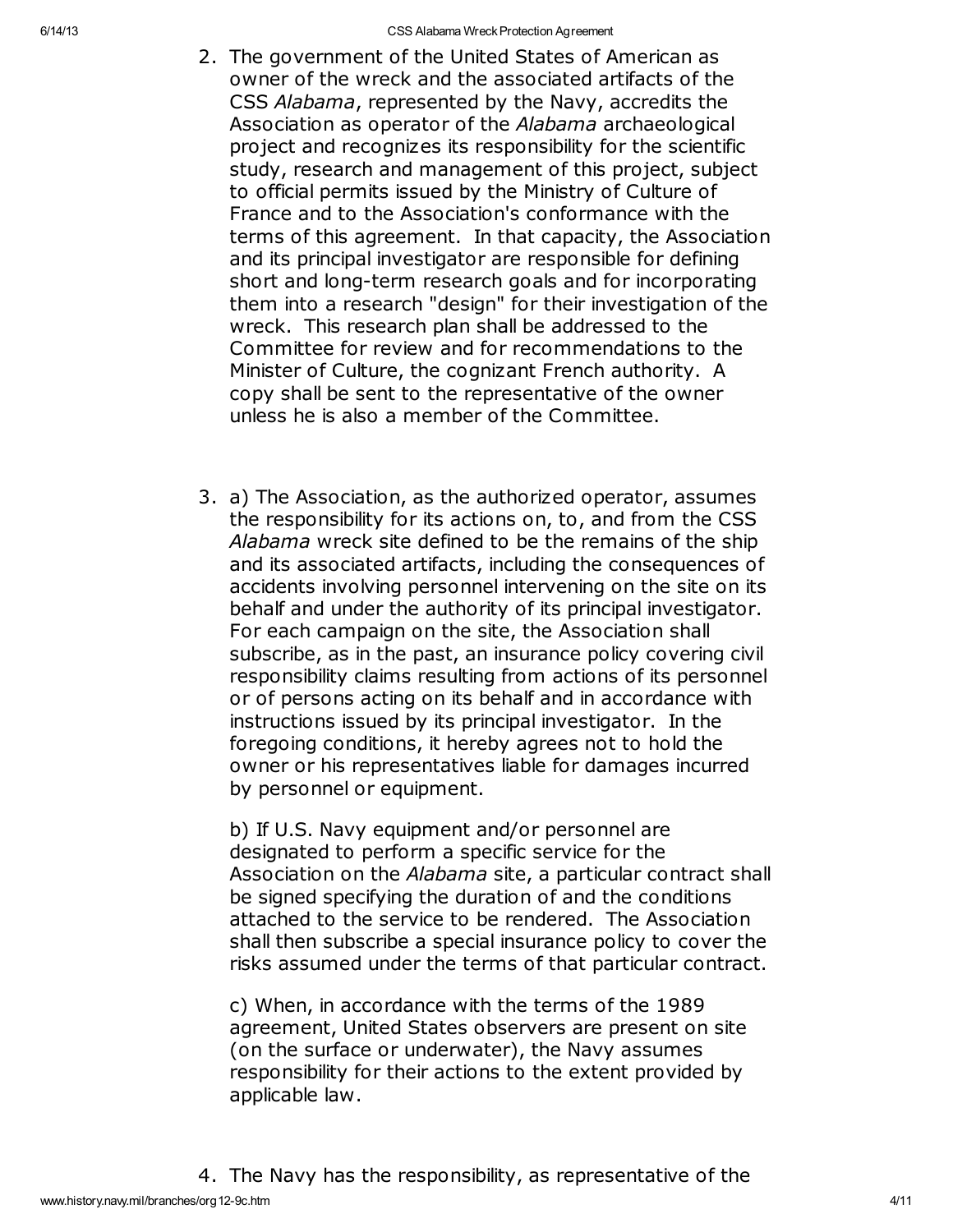owner, of funding its own administrative costs as well as those of Phases III and IV of the conservation treatment of Alabama artifacts, to the extent necessary funds are available for this purpose, and of their curation while in its custody. It may also agree to contribute to the costs of the archaeological exploration itself, as well as to provide services and rights as set for hereinafter.

- 5. The Association's prime responsibility is for the archaeological exploration of the site and the recovery of artifacts and material as approved by the Scientific Committee and the owner. It is also responsible for Phases I and II of the conservation process as defined above and consequently for the objects undergoing such treatment while in its custody. It may also attempt to fund or to obtain without cost to the owner Phases III and IV of the required conservation treatment, in particular when performed in French laboratories.
- 6. At its discretion, the Navy may support the efforts of the Association to investigate CSS Alabama, offering in-kind services to the extent they may be available and specific rights to the Association and its sponsors. They may include, but are not limited to, cooperative and supporting technical assistance in historical and archaeological research, field and laboratory investigations, diving, recovery, transportation, artifact conservation (cf. Para.4), data analysis, exhibition, publishing, communications. These services and/or rights must be mutually agreed to and desired by the Association and the Navy, except those provided in Paragraph 9 below.
- 7. Specific rights offered by the owner to the Association's sponsors may include, but are not limited to, short and long-term loans of artifacts. In addition to those mentioned in Paragraph 6 above, specific rights offered by the owner to the Association may include, but are not limited to, the use in its own publications, subject to normal scholarly citation, of graphic images (films, photographs and video) and other documentation held in U.S. Navy collections.
- 8. The Association holds all exclusive property rights over its own collection of photographic and other graphic images,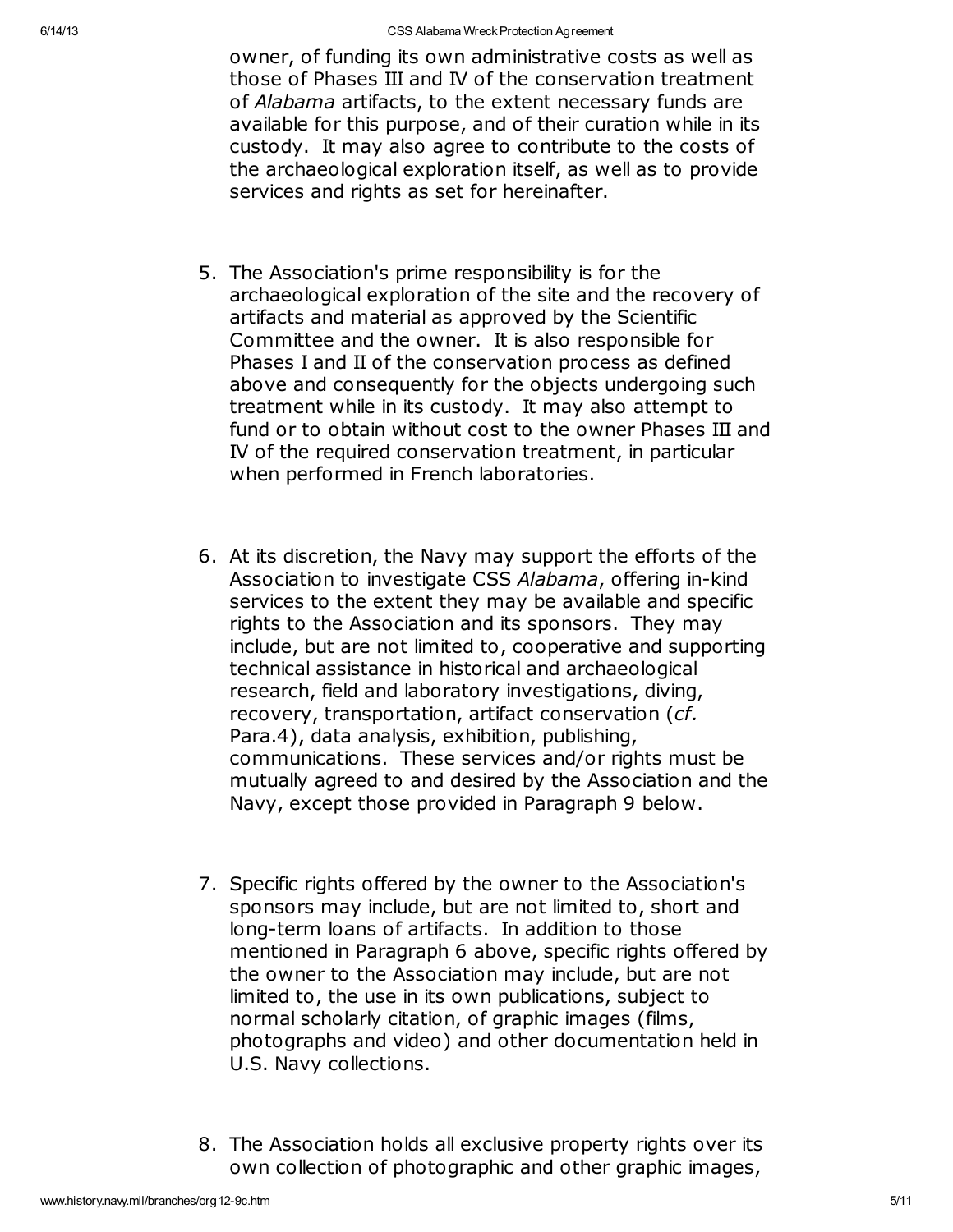including all such items as it may acquire by purchase or by gifts from individuals, groups or companies. Any photographs or other graphic images provided to the Navy shall be marked as "Proprietary data. Publication without the express permission of the Association CSS Alabama is prohibited."

9. The Association may decline specific rights offered by the Navy but accepts to fulfill the following requirements considered by the Navy to be necessary to follow onsite investigations and to protect the fundamental rights of the owner over its property:

A. The Association will observe and abide by the terms of the 1989 Agreement, including the possibility offered by Article 7 for both France and the United States to have at least one observer present at excavation operations. The observer(s) may operate either on surface or underwater; in the latter case, his activities will be entirely separate from those of the Association under the conditions prescribed in 9 B below.

B. The surface observer(s) is free to witness and photograph from the Association's dive boat all objects as they arrive at the surface and are placed on the boat, and may at will collect graphic images and other data on the surface. He may also obtain from the Association's principal investigator information concerning past and present operations, including site conditions as they change, to be used solely for reporting to the representative(s) of the owner and to his own employer agency.

The underwater observer(s) may also dive on the wreck site and is free to witness and photograph during such dives, subject to the approval of the director of the archaeological project. Such approval shall normally be given, subject to prior notification by the owner (see paragraph 9 C) and to possible restrictions imposed by weather conditions, safety hazards or regulations, or due to the daily diving and work schedules that are the sole responsibility of the director of the archaeological project. The observer is responsible for obtaining in advance all authorizations required by the French Ministry of Labor for divers qualified to descend to 60 meters. He is also responsible for providing his own means of access to the site and shall not interfere in any way with the actual work underway on the bottom.

The Association and the observer(s) will provide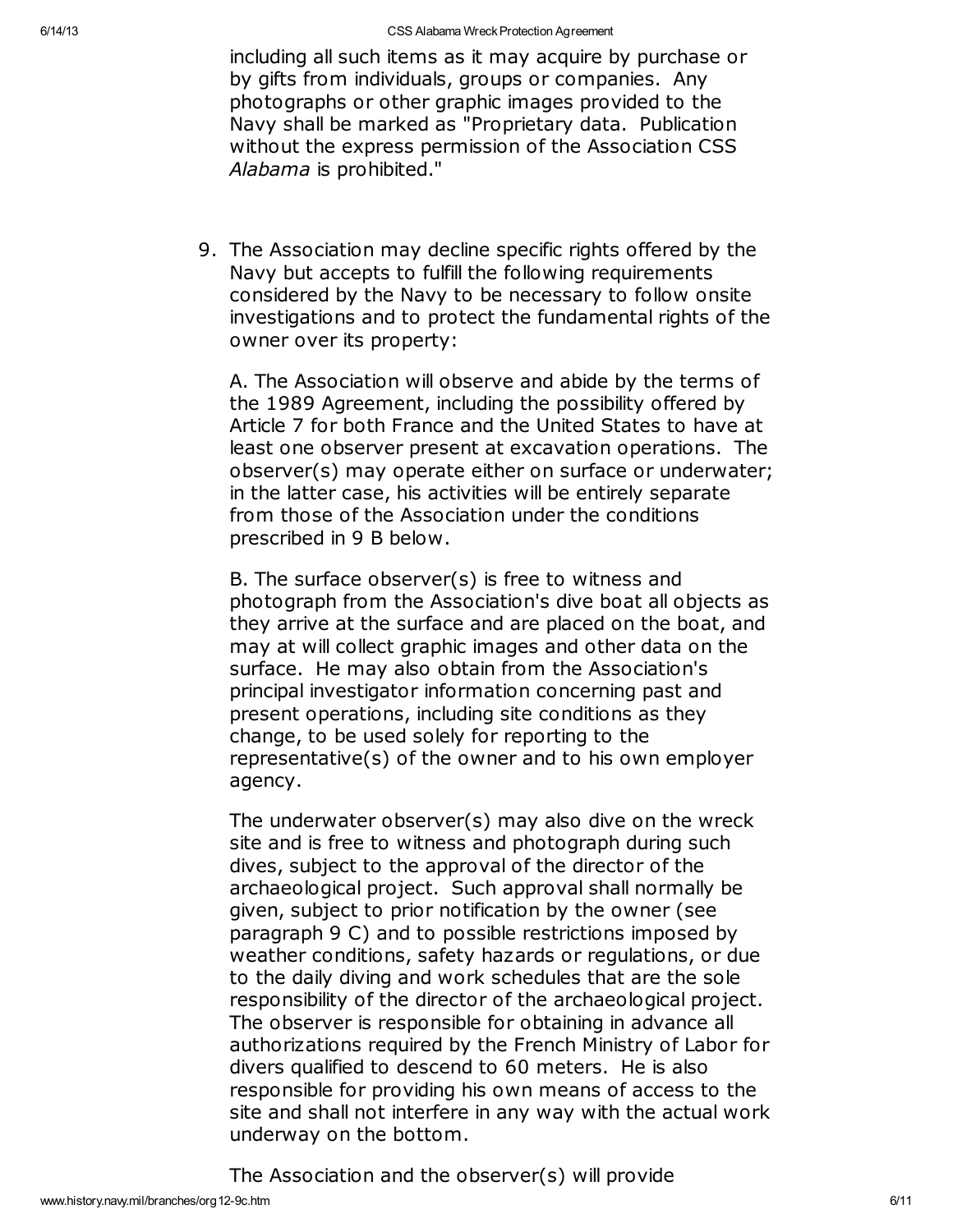assistance to each other in case of danger.

The owner and his representative are liable for any damage caused by the observer(s), to the extent provided by applicable law. The Association cannot be held liable for any damage caused by the observer(s).

C. The owner and its representatives make the necessary agreements, contracts and arrangements for these and other services.

The owner or its representatives shall provide the Association at least thirty days notice in the case of pending observer visits, and sixty days notice before transport or removal of artifacts in the custody of the Association which are not otherwise subject to existing loan agreements.

D. The conservators of either France or the United States that are funded or contracted by either the Association or the Navy to provide services to the Alabama project shall have the right to independently study, analyze, publish or otherwise disseminate technical information on artifact conservation performed on CSS Alabama artifacts under their supervision, subject to the terms of their contracts or agreements.

E. As in the past, the Association will continue to provide each French and U.S. representative to the Committee with one copy of its annual report, including the registry of artifacts recovered, with photographs, sketches and any other pertinent information available. If additional copies are required for official purposes by any one of the representatives, they may be made by him at his expense. Annual field reports provided to the Navy shall include a statement that they contain proprietary information and their release is governed by paragraph 10.A of this present agreement between the United States Navy and the Association CSS Alabama.

F. At the conclusion of the Association's study of the CSS Alabama and after publication of the archaeologist's findings, or at such point as the project may be otherwise terminated, the Association will, in accordance with French requirements, deposit its documentation in the Département des Recherches Archéologiques Sous-Marines at Marseille and will provide copies to the representative of the owner. The final study provided to the Navy shall include a statement that it contains proprietary information and its release is governed by paragraph 10.A of this present agreement between the United States Navy and the Association CSS Alabama.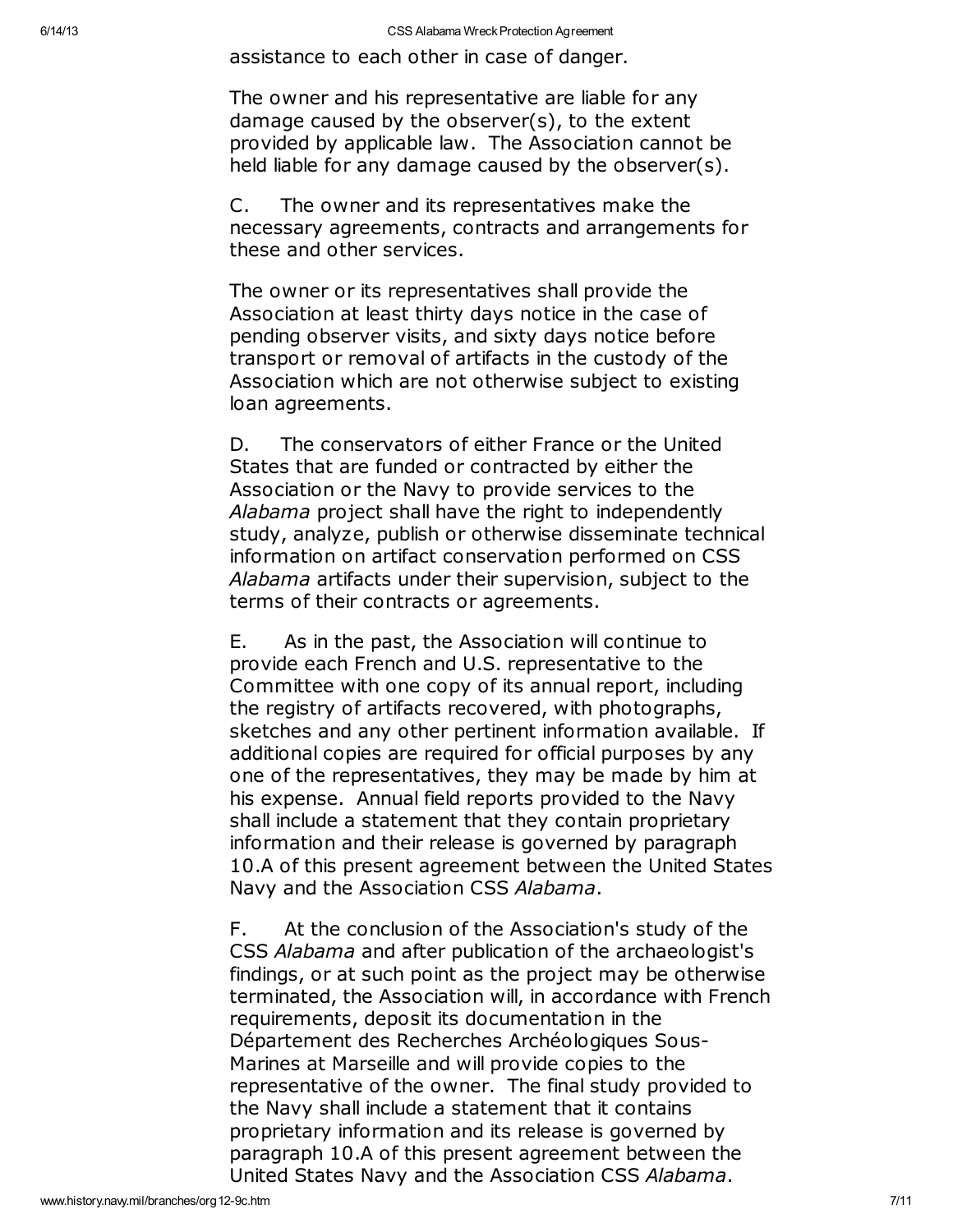10. The Navy hereby recognizes that the intellectual property rights of the Association and its principal archaeologist include the following:

A. The Association and its principal archaeologist have the right of first use and publication of their own findings, including methodology and techniques developed during the investigation, the analysis of the site and its contents, and other conclusions reached under their direction. This right of first use and publication shall not exceed ten years from termination of the last season of excavation. The rights of the Association and its principal investigator recognized in this paragraph shall not interfere with the Navy's ability to respond in general terms, preferably by using the Association's press releases, when these are made available to the Navy, to routine press and other inquiries regarding activities a the site and its agreement with the Association. The Navy shall provide copies of any such responses to the Association. All inquiries from archaeologists, historians or other writers, requiring substantial data or other information from any report of the archaeologist shall be referred to him for his response.

B. The Association owns and determines the use of its collection of photographic images of the wreck site, particularly of all the underwater views. It reserves the right to release them to its sponsors, publishers, authors, or the media, to be used for public relations or for other purposes as it sees fit.

C. The Association and its principal archaeologist have the right of first use, study and publication concerning artifacts recovered by the Association from the CSS Alabama wreck site, as is compatible with the need for stabilization or conservation of recovered materials. This right shall not interfere with or delay publication or dissemination of technical information on artifact conservation by authorized conservators working with CSS Alabama artifacts in either France or the United States. This right shall not interfere with or timely stabilization and conservation of recovered materials, and, unless justified to the satisfaction of the Navy, this right shall not exceed twelve months from the date of recovery. Extensions may be granted for further study upon the documented request of the archaeologist, if without prejudice to the objects retained.

D. The Navy shall now and in the future prominently credit the Association CSS Alabama for funding and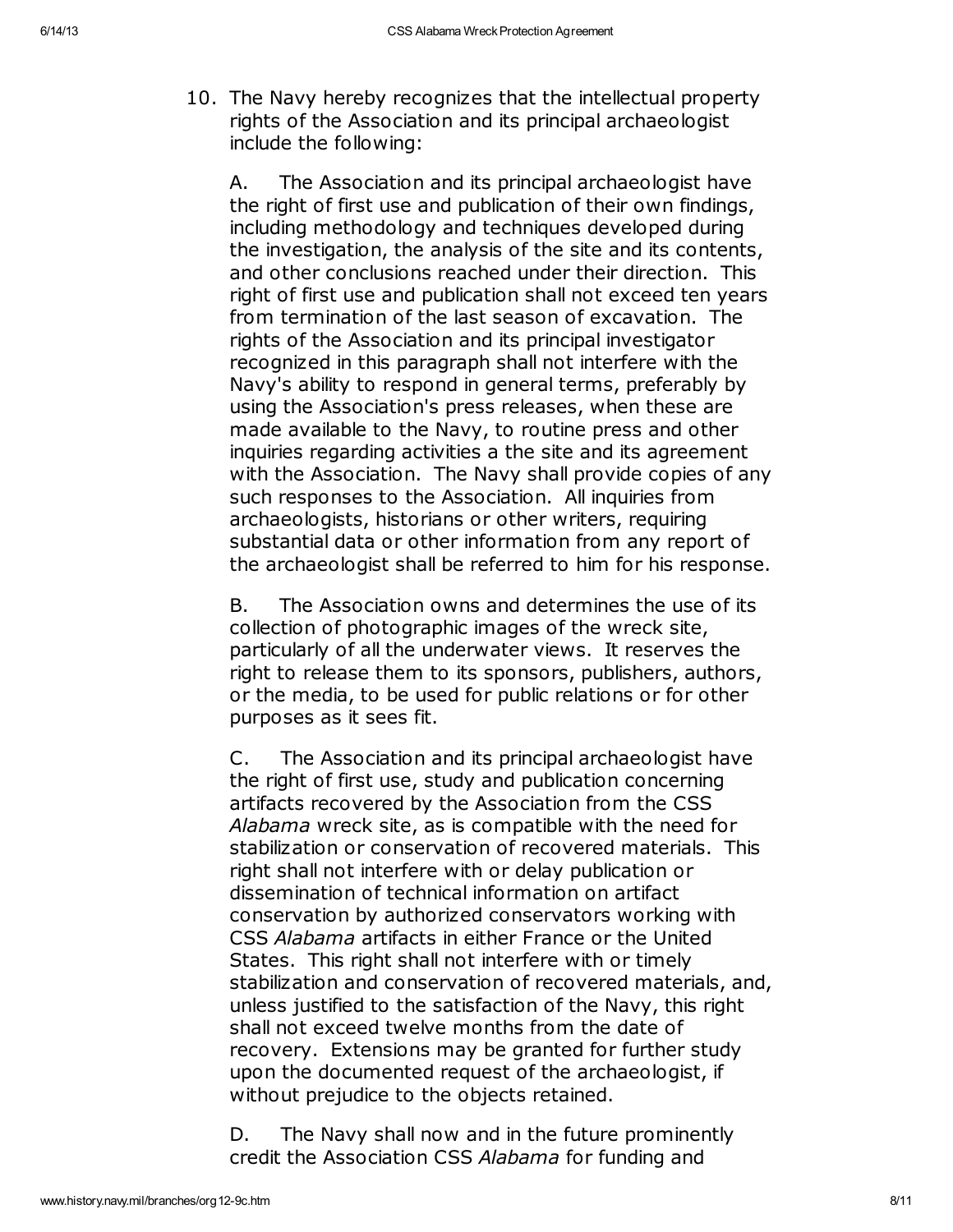6/14/13 **CSS Alabama Wreck Protection Agreement** 

accomplishing the recovery of Alabama artifacts in all displays or publications concerning them, and shall likewise credit Electricité de France for the conservation treatment of all such objects having been treated in its laboratories. The Association will likewise credit the Maryland Historical Trust for all such objects having been treated in its laboratories, and the U.S. Navy for the conservation treatment that it finances. It will credit the Naval Historical Center for curation and documentation services provided. Both the Navy and the Association shall further require of all repositories receiving traveling exhibitions of Alabama objects to observe the same rules.

- 11. The Navy and the Association recognize that research questions pertaining to archaeological artifacts may arise long after an artifact has been released for transport, conservation or exhibition, or after this agreement has expired. Therefore, both Parties and their designated conservators and curators, shall make reasonable efforts to assist the Association's archaeologist with research inquiries that pertain to Alabama artifacts under their management. These efforts shall include artifact photography, visual inspection and communication of findings to the archaeologist. In addition, conservators and curators shall provide for access to the artifacts with reasonable advance notice so that the archaeologist may conduct his own research.
- 12. The Navy and the Association agree to inform each other of all developments, discoveries, changes of policy, and other factors that affect this agreement and the archaeological investigation of the CSS Alabama wreck site.
- 13. Unless otherwise agreed by both Parties in writing, each Party shall fund its own expenses for activities conducted pursuant to this agreement. All obligations of the Parties under this agreement are subject to national laws, regulations, and the availability of necessary resources or appropriated funds for such activities.
- 14. This agreement shall be in effect for five years from the date on which it is signed.

It may be amended by mutual agreement of the two Parties.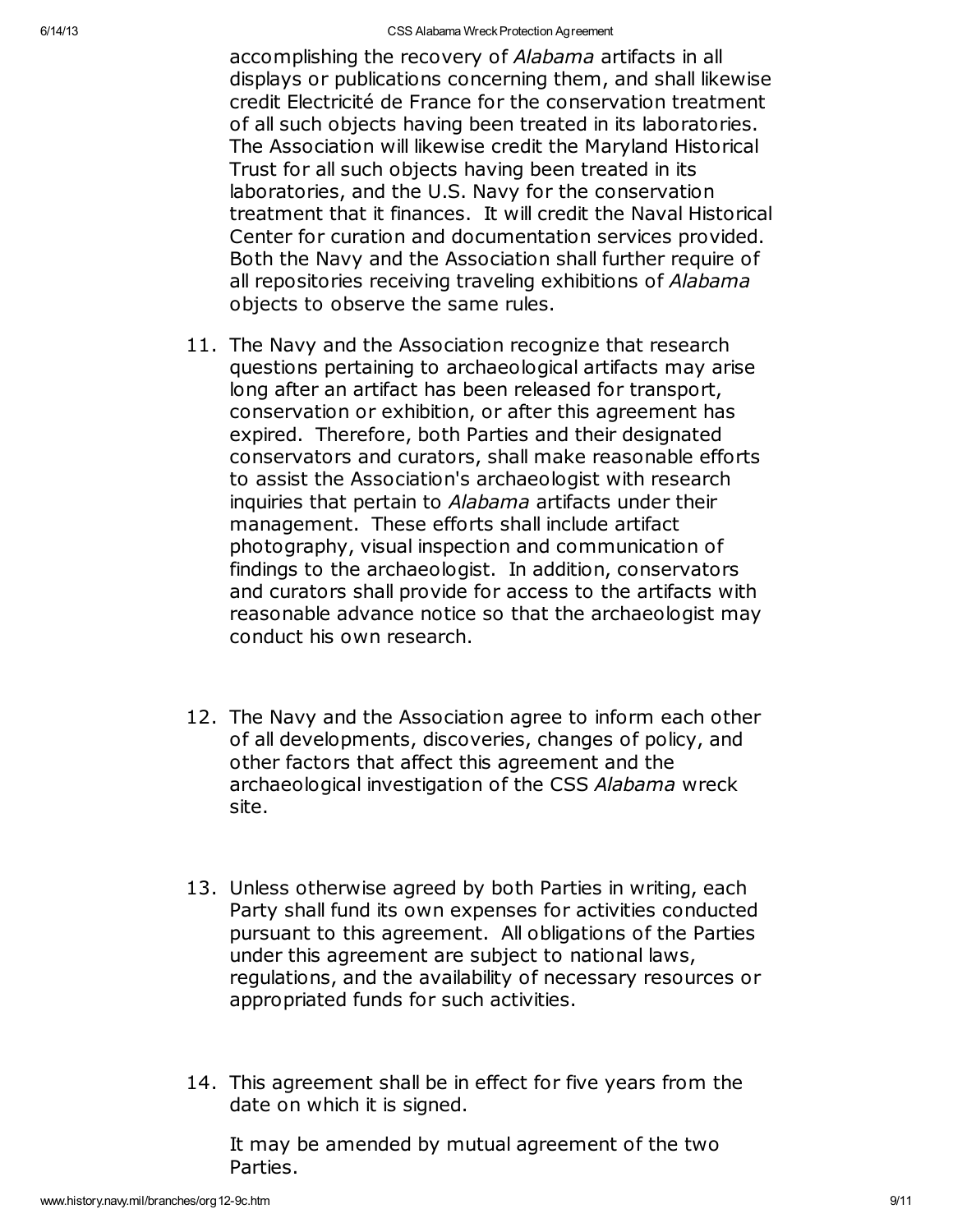6/14/13 **CSS Alabama Wreck Protection Agreement** 

If circumstances outside the control of either or both Parties should constitute a case of force majeure, or if other imperative reasons should so require, this agreement may be terminated by either Party upon condition 1) that an opportunity for consultation has been offered to the other Party with a view to avoiding premature rupture, 2) that, in case it is decided to pursue premature termination, due notice be given to the other Party, and 3) that the date of termination not become effective until six months after due notice has been given.

The decision for premature termination shall be communicated to the Committee and to the Ministry of Culture of France by the Party responsible for the decision, or by both Parties of so desired.

We the undersigned, having read, understood and accepted the terms of this Agreement, so affix our signatures on duplicate copies, one of which shall be given to each of the signers:

| Association CSS Alabama<br><b>Ulane Bonnel</b><br>President of the | United States of America<br>William D. Vance<br>Captain, U.S. Navy |
|--------------------------------------------------------------------|--------------------------------------------------------------------|
| Association                                                        | Director of Naval History<br>acting for the United States<br>Navy  |
| Signed in Paris on:<br>8 March 1995                                | Signed in Washington on:                                           |

Attachments:

Exhibit A: Agreement between the Government of the United States of American and the Government of the Republic of France concerning the Wreck of the CSS Alabama signed in Paris on 3 October 1989.

Exhibit B: Compte réndu de la reunion du Comité scientifique du CSS Alabama, 19-22 octobre 1992.

AMENDMENT TO THE AGREEMENT OF 23 MARCH 1995 BETWEEN THE UNITED STATES NAVY ACTING FOR THE UNITED STATES OF AMERICA, OWNER OF CSS ALABAMA, AND THE ASSOCIATION CSS ALABAMA RESPONSIBLE FOR ON-SITE ARCHAEOLOGICAL OPERATIONS

The two Parties to the above-mentioned Agreement hereby